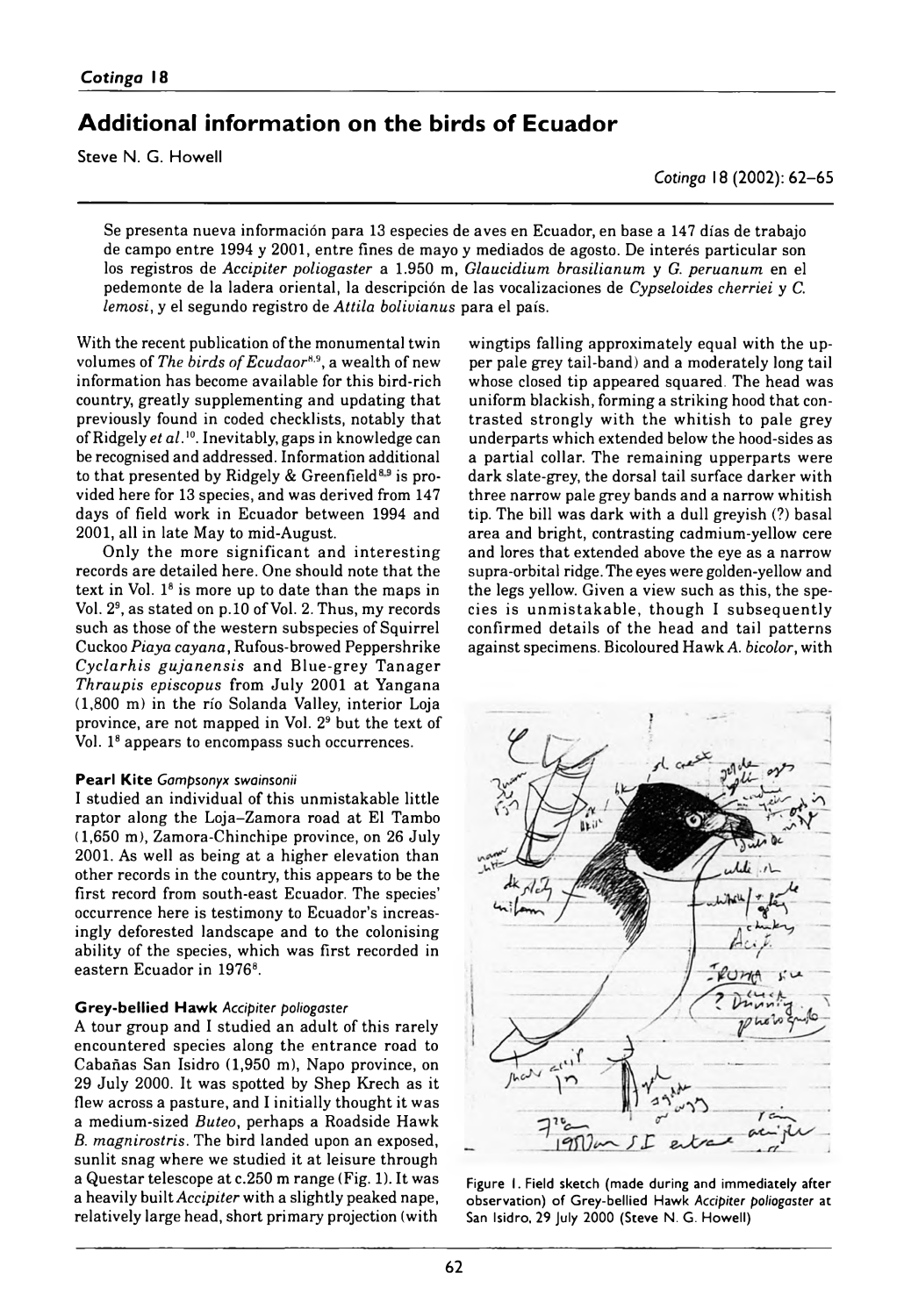which I am quite familiar, is smaller and less thickset, with a different head pattern, broader and typically less contrasting pale tail bars, and has chestnut thighs. Plate 15 of *Birds of Ecuador*9 has a fairly good match for the San Isidro bird but with amber–orange eyes, broader tail bars and a slightly longer primary projection relative to the upper tailband; the text (p. 84), however, describes eye colour as 'yellow'. The colour plate in Brown & Amadon<sup>1</sup> shows amber eyes for adults yet the text (p. 536) notes eye 'color unrecorded in adult'. Hilty *&* Brown3 describe (without attribution) the eyes as 'reddish orange', suggesting there may be some variation in this feature.

San Isidro is at notably higher elevation than previous records (up to 500 m) of Grey-bellied Hawk<sup>3,8</sup>. Given the apparent rarity of the species, however, small numbers may range into the upper subtropical zone but have gone previously undetected due to low population density of both birds and observers.

# **C rested Eagle** *Morphnus gujanensis*

A light-morph adult seen inside forest (flushed from the ground to a sub-canopy perch) at Yuturi, Napo province, on 8 August 1998, is additional to the few records listed<sup>8</sup>.

# Subtropical Pygmy-owl Glaucidium parkeri

Ridgely & Greenfield<sup>8</sup> report one seen by me at San Rafael Falls (1,300 m), Napo province, on 24 July 1994. It was a rufous-morph individual (unknown in *G. parkeri*) and was not identified (by me) beyond *Glaucidium* sp. It should not be considered a definite record of *G. parkeri,* though habitat and elevation best fit this taxon (but see below).

#### Ferruginous Pygmy-owl Glaucidium brasilianum and **Pacific Pygmy-owl** G. *peruanum*

S. Webb and I heard, tape-recorded and observed a rufous-morph Ferruginous Pygmy-owl in a hedgerow at  $km 14$  on the Loreto Road  $(1,200 \text{ m})$ , Napo province, on 25 June 1995. Noted only to 750 m elevation (mostly below 500 m) in east Ecuador8, but extensive forest clearance in this region has provided much habitat for the species, which probably is more widespread in the eastern foothills of the country.

More significant was a Pacific Pygmy-owl seen and tape-recorded at the Hostería El Arenal (900 m), north-east of Zamora, Zamora–Chinchipe province, on 16– 17 October 2000 and 23–25 June 2001 (R. S. Ridgely *in litt.* 2001). This represents the first record of the species on the east slope of the Andes, in Ecuador at least. Thus the possibility exists of these two pygmy-owls becoming locally sympatric at some point, should deforestation continue unchecked.

### **Lesser Nighthawk** *Chordeiles acutipennis*

Two birds flying around Catamayo airport (1200 m), interior Loja province, at dawn on 28 July 2001, were outside the reported range for the species  $8.9$ .

## **S p ot-fron ted S w ift** *Cypseloides cherriei*

On 29 July 2001 I studied a loose group of 20–30 Spot-fronted Swifts flying over Loma Linda (2050 m), above Tandayapa, Pichincha province. Numerous ( 50+) W hite-collared Swift *Streptoprocne zonaris*, 10–20 Chestnut-collared Swift *Cypseloides rutilus* and 1–2 W hite-tipped Swift *Aeronautes montivagus* were also present. Tony Nunnery (pers. comm.) first noted Spot-fronted Swifts at Loma Linda on 7 November 1998 and has since recorded the species there regularly in small numbers (up to 20–30 birds), in all months of the year, but perhaps less frequently in May–June.

Those on 29 July 2001 were watched for over an hour (08h00–09h00) and several tape-recordings were made of their calls. Moore *et al.*7 included a recording of this species from north-west Ecuador by Mitch Lysinger but qualified it as possibly pertaining to Chestnut-collared Swift. Ridgely  $\&$ Greenfield9 noted for Spot-fronted Swift 'Voice: Not certainly known.' Those I watched gave basically the same calls as those recorded by ML and I believe his recordings do pertain to free-flying Spot-fronted Swifts. I have field experience with thousands of Chestnut-collared Swifts from Mexico to Ecuador and have not heard them utter such calls. Spot-fronted calls can be transcribed as quiet, slightly nasal, clipped chips,  $pih$ k, and  $pi\text{-}pih$ k, etc; a usually doubled series of rapid, slightly accelerating, rhythmic chippering, *chirr ti-tititu chirr ti-ti-tí* (much like a cut on Moore *et al.*7); and running into series of up to ten, steady-paced chips, e.g. *chirr titu ti-ti-ti-ti-ti-ti-ti-ti*, etc.

In comparison to Chestnut-collared Swift, the Spot-fronteds appeared heavier bodied with a larger head and slightly shorter, broader tail that usually looked square-tipped when closed (but at times looked very slightly notched and, when spread, clearly somewhat rounded); they were overall more similar in shape to White-chinned (including 'Whitefronted') Swift *C. cryptus* (and *C. c.* '*storeri*'5). The white 'spot-fronts' were surprisingly striking (when viewed at fairly close range against blue sky, with low-angle sun) and in some lights glowed like headlights. Flight appeared somewhat heavier and less 'twinkling' or *Chaetura-*like than Chestnut-collared, with more prolonged gliding on bowed wings; such differences were overall subtle and perhaps not consistent. Most if not all of those on 29 July were in active wing moult, with the outer 3–4 primaries old, and growing or shed middle primaries; some also had gaps in the secondaries and not full-grown outer rectrices.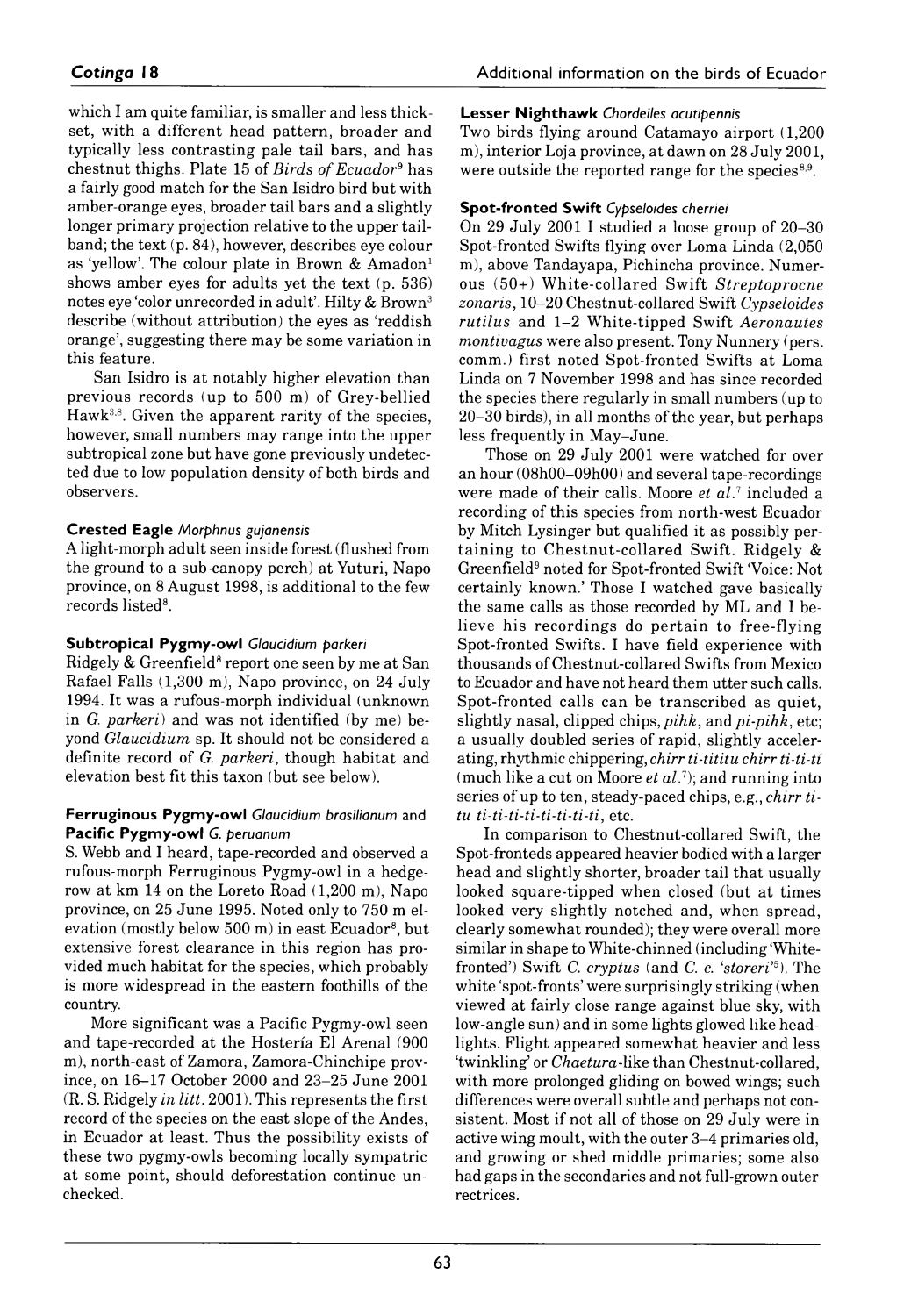#### **W h ite-c h e sted S w ift** *Cypseloides lemosi*

Ridgely & Greenfield<sup>8,9</sup> summarised numerous recent Ecuadorian records of this poorly known species and also noted 'Voice: Not certainly known.' An additional observation (and of a record number) is 160+ individuals flying over the pass at Cordillera de Huacamayos  $(2,250 \text{ m})$ , Napo province, on 27 July 2000, presumably heading from mountain roost sites to feed over the eastern foothills and lowlands. They moved through the pass between 07h30 and 08h40 in association with a passage of 50+ Whitecollared and 100+ Chestnut-collared Swifts, and were mostly in groups of 10–30 birds. They flew at 20–300 m above the road and many stayed around for minutes, performing group chases, calling frequently and permitting leisurely study.

Like other White-chested Swifts I have seen, the overall shape and flight style were very similar to Black Swift *C. niger* of North and Middle America, which I suspect is the closest relative of *C. lemosi*, as suggested in the latter's type description<sup>2</sup>. Some (presumed males) had longer, slightly forked tails, others (presumed females) had shorter and squarelooking or only slightly notched tails, as reported for *lemosi*<sup>2,9</sup> and as also occurs in Black Swift<sup>4,11</sup>. None of these birds, or others I have seen in the eastern lowlands, showed any signs of wing moult. The vocalisations sounded similar to Black Swift: single, steady-paced chipping calls, *chip, chip, chip* given by lone birds and slightly sweeter or mellower faster-paced series, e.g. *chih-chih-chih-chih-chih* given in chasing interactions.

#### **[C h ap m an 's S w ift** *Chaetura chapmani*]

On 17 June 1995, from the tower at Sacha Lodge (300 m), Napo province, S. Webb and I studied 10+ relatively 'large and dark' *Chaetura* swifts in association with Pale-rumped *C. egregia,* Short-tailed *C. brachyura* and other swifts. The relatively large size, dull, brownish-grey rump and lack of any distinct throat contrast suggested at the time that these were Chapman's Swifts (for which Ridgely & Greenfield<sup>8</sup> report a hypothetical record from Ecuador); they showed no signs of wing moult.

The taxonomy (and distribution) of Chapman's Swift and its relatives became rather confused following Marín's<sup>6</sup> treatment of the complex (which see for taxonomy and nomenclature). It is possible that the swifts we observed may have been Amazonian Swifts *C. viridipennis*, and in-hand examination may be necessary to ascertain the identity of the taxon (taxa?) in Ecuador. Museum characters of Chapman's, Amazonian, and the austral migrant Ashy-tailed Swift *C. meridionalis* are supposedly similar<sup>6</sup>, but the last-named taxon is distinctive in the field (pers. obs.) and I do not believe the Sacha birds were *meridionalis.*

#### **P ale-rum ped S w ift** *Chaetura egregia*

In the Amazonian lowlands of Napo province, Palerumped Swift appears to be locally as common as, or commoner than, Grey-rumped Swift C. *cinereiventris*, although this may reflect the former's relatively striking field characters rather than true relative abundance. S. Webb and I observed up to 10-20 Pale-rumped Swifts (none with any signs of wing moult) on many days at Sacha Lodge (June 1995) and Yuturi Lodge (July–August 1996, August 1998, July 2000), and I consider the species fairly common, at least seasonally, in eastern Ecuador, not 'rare to uncommon'8. Grey-rumped Swift appears commoner over the foothills (where I have not seen Pale-rumped) than over the Amazonian lowlands.

#### **W h ite -e y e d A ttila** *Attila bolivianus*

On 13 August 1998 I observed an individual of this species in riverine forest at Yarina Lodge (300 m), Napo province, on the south bank of the río Napo between Coca and Pompeya. The only other Ecuadorian record of this species is a bird S. Webb and I watched at Sacha Lodge, Napo province, on 7 June 1995<sup>8</sup>. Both appeared silently in response to imitations of Ferruginous Pygmy-Owl whistles. Elsewhere in its range this species is conspicuously vocal (P. Coopmans pers. comm.), suggesting the Ecuador records were of non-breeding wanderers. Another (remote?) possibility, pending in-hand examination, might be an undescribed, white-eyed morph of Bright-rumped Attila *A. spadiceus* that resembles White-eyed Attila in plumage.

**C aq u eta S eed eater** *Sporophila* [*americana*] *murallae A* lone, singing adult male along the Río Bombuscaro entrance road (950 m), Zamora–Chinchipe province, on 26 July 2001 was notably farther south and at higher elevation than other Ecuadorian records, supporting the supposition that the species might expand its range in response to forest clearance<sup>8</sup>.

### **Andean Siskin** *Carduelis spinescens*

R. A. Behrstock and I saw an adult (male?) at Hacienda La Ciénaga (3,000 m), Cotopaxi province, on 29 July 1994, farther south than other records of the species in Ecuador, where it was first recorded as recently in 1992s.

### **Acknowledgements**

I thank Robert A. Behrstock and Sophie Webb for company in the field; Tony Nunnery and Barbara Bolz for their hospitality; Tony Nunnery also for sharing his data on Spot-fronted Swift; Will Russell and WINGS for logistical support; and Robert S. Ridgely for helpful comments on the manuscript and for sharing his records of Pacific Pygmy-owl. This is contribution number 978 of the Point Reyes Bird Observatory.